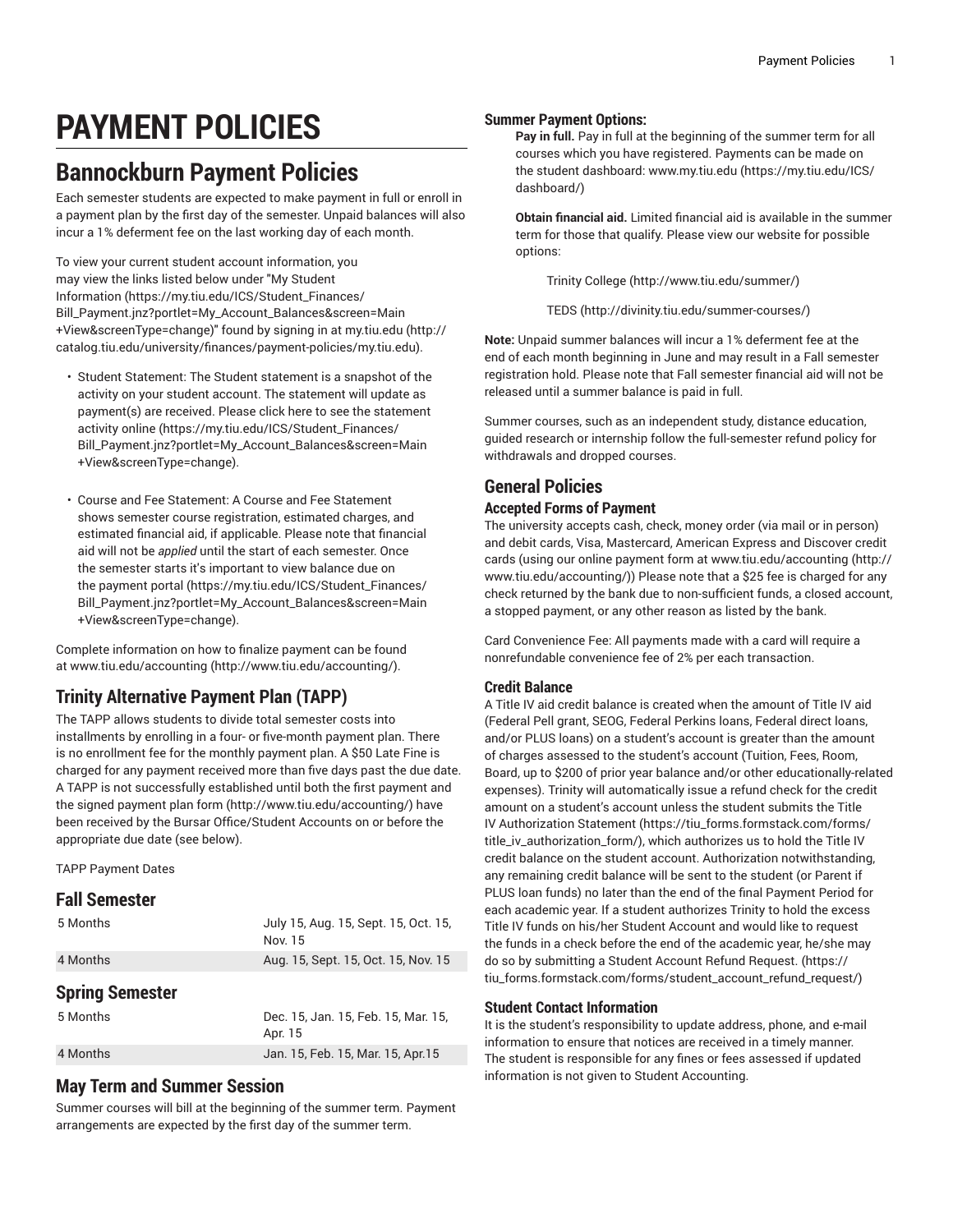#### **University Email Messaging**

All Trinity offices use student's TIU email account for notification of important information and deadlines. It is the student's responsibility to check TIU e-mail on a regular basis.

#### **Outstanding Balances**

Any students not participating in the traditional TAPP will receive a deferment fee of 1% per month on any outstanding balance. This includes students who are waiting on financial aid such as scholarships, grants, or loans. Deferment fees are charged on the last working day of each month.

The current semester's bill must be paid in full or be up to date on a traditional TAPP to register for the next semester. All balances owed to the institution must be paid in full prior to the release of official transcripts or a diploma.

After a semester ends, balances that are not taken care of are sent to our third party biller, which if not resolved, would resolve in reporting outstanding balance to the credit bureau.

#### **International Students**

An international student is required to pay their first semester balance in full prior to the University Issuing I-20 information for travel. The payment received must be in full for tuition, fees, and housing. International students will be required to pay in full for each subsequent semester prior to registration. Any international student who changes their admission decision after a payment has been submitted will receive a full refund from the university of all funds paid.

#### **Bursar/Business Office Hours and Contact Information**

Monday-Friday, from 8:30 a.m. to 4:00 p.m. CST. Email: [bursar@tiu.edu](mailto: bursar@tiu.edu) Phone: 847-317-8080

The university reserves the right to modify all financial policies without notice.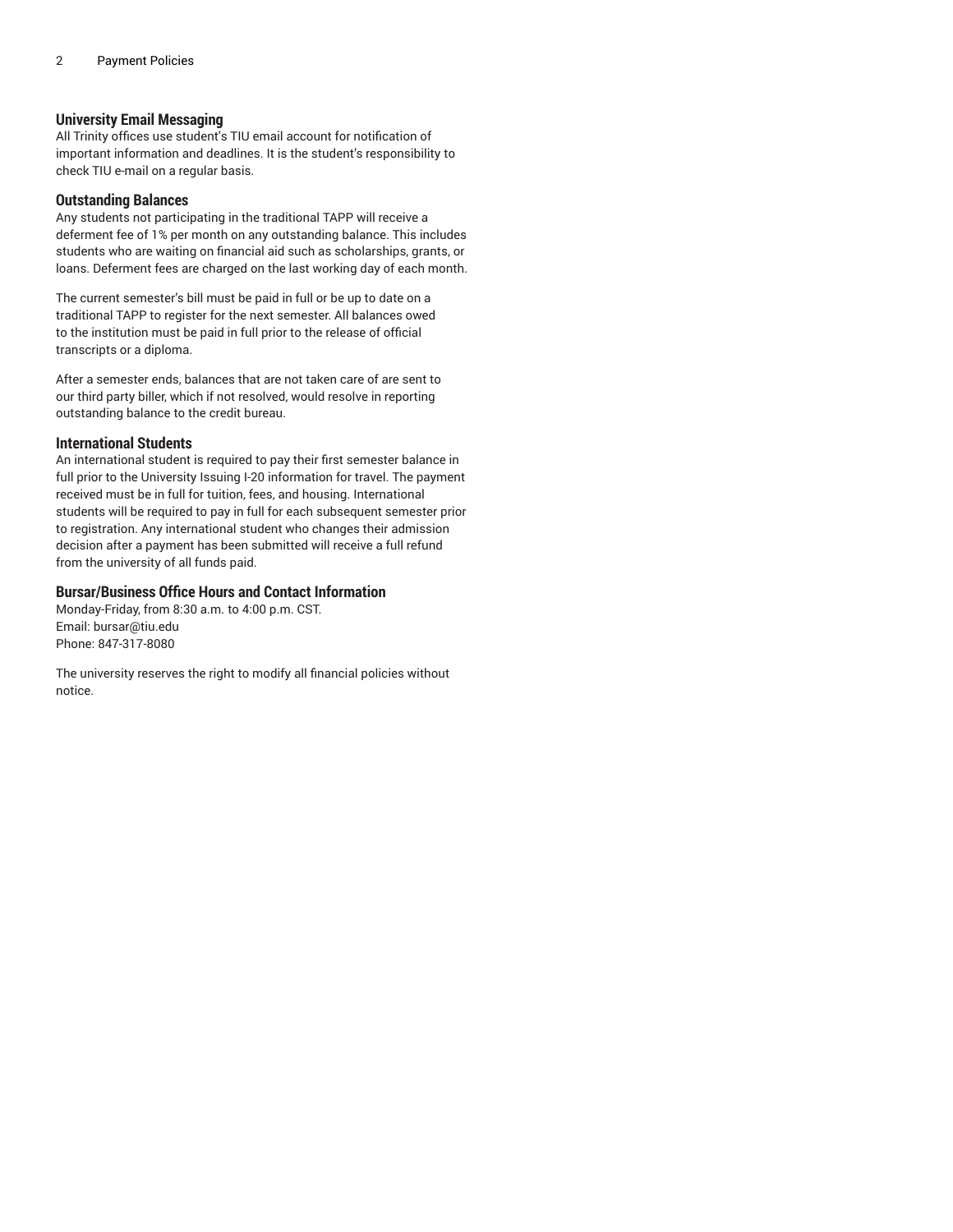# **Trinity International University - Florida Payment Policies**

All students are expected to pay their bill in full or to arrange a payment plan on or before registration day. Payment arrangements must be made no later than two weeks after the beginning of each semester. A \$250 fine is assessed to registered students who have not paid-in-full or enrolled in a payment plan with the Student Accounting Office.

### **Trinity Alternative Payment Plan (TAPP)**

The TAPP allows students to divide total semester costs into installments by enrolling in a payment plan. Your monthly payment plan can be figured by dividing the estimated semester balance by the number of months (3, 4, or 5 months) left in the semester. The first payment must be made at registration, and subsequent payments must be made on the first of each month thereafter through the semester. A \$45 late fee will be charged for any payment received more than ten days late. We reserve the right to limit a TAPP offering based on payment history.

### **Summer Session - TGS**

Payments for summer session are due on or before the first day of each class. Students not making payment in full will be dropped from their summer course(s). This policy is unique to the summer session. Extended payment plans are not an option during the summer session.

If possible, students should drop summer course(s) before the first day of class, thus opening up space for any students waiting to enroll in the course. Summer courses, such as distance education, guided research, internships, or reading courses must be paid in full by June 30. This type of coursework follows the full-semester refund policy for withdrawals and dropped courses

### **Employer Reimbursement**

If a student's employer provides tuition reimbursement, contact the Business Office for the "Employer Reimbursement Form." Two methods of payment are acceptable for employer reimbursement:

(1) Employer to Student. If the employer agrees to pay the student directly, the student must establish a payment plan with the university and pay monthly.

(2) Employer to the University. If the employer agrees to make payments directly to the University, the following guidelines apply:

- A letter of verification from your employer stating the company's policy and terms after each course reimbursement must be submitted prior to beginning classes.
- A tuition reimbursement invoice will be sent to the student or employer after each course is completed. It will include the following information: student's name, ID number, course title, amount of tuition, and any applicable fees. Grades will be obtained from the Records Office. The student is responsible for submitting the invoice to the employer and seeing that payment is made to Trinity. Checks should be made payable to "Trinity International University."
- The student will be billed for tuition at the beginning of the semester. The 1% monthly deferment fee will not be charged. Instead, a \$100 Tuition Reimbursement Fee will be added to the student's account each semester at the time of registration to cover all deferment charges during the semester. The fee may be waived if the amount is paid in full within thirty days of the beginning of the semester.

### **General Policies**

### **Accepted Forms of Payment**

The university accepts cash, check, money order, debit card, MasterCard, Visa, America Express and Discover. Please note that a \$40 fee is charged for any check returned by the bank due to non-sufficient funds, a closed account, a stopped payment, or any other reason as listed by the bank.

Students with two returned checks in a given semester will be required to pay by cash or certified check the following semester, after which the restricted payment method will be cleared. The current semester's bill must be paid in full by the end of the semester.

### **Credit Balance**

A Title IV aid credit balance is created when the amount of Title IV aid (Federal Pell grant, SEOG, Federal Perkins loans, Federal direct loans, and/or PLUS loans) on a student's account is greater than the amount of charges assessed to the student's account (Tuition, Fees, Room, Board, up to \$200 of prior year balance and/or other educationally-related expenses). Trinity will automatically issue a refund check within 14 days after the aid posting date for the credit amount on a student's account unless a student requests otherwise in writing. Note: On the first week of every month, any credit pending will be audited for proper request.

On the occurrence of a credit is created due to a course drop or withdrawal, a refund check will be requested to the student or a return of funds to the lender within 30 days due to the necessary adjustment that needs to be in place from various departments.

### **Student Contact Information**

It is the student's responsibility to update address, phone, and e-mail information to insure that notices are received in a timely manner. The student is responsible for any fines or fees assessed if updated information is not given to the Student Accounting Office.

### **University Email Messaging**

All Trinity offices use student's TIU email account for notification of important information and deadlines. It is the student's responsibility to check TIU e-mail on a regular basis.

### **Outstanding Balances**

Any students not participating in the traditional TAPP will receive a deferment fee of 1% per month on any outstanding balance. This includes students who are waiting on financial aid such as scholarship, grants, or loans. Deferment fees are charged on the last working day of each month.

The current semester's bill must be paid in full or be up to date on a traditional TAPP to register for the next semester. All balances owed to the institution must be paid in full prior to the release of official transcripts or a diploma.

#### **Student Financial Services Office Hours and Contact Information** Monday-Friday, from 8:30 a.m. to 4:30 p.m. EST

Phone: 954-382-6573

The university reserves the right to modify all financial policies without notice.